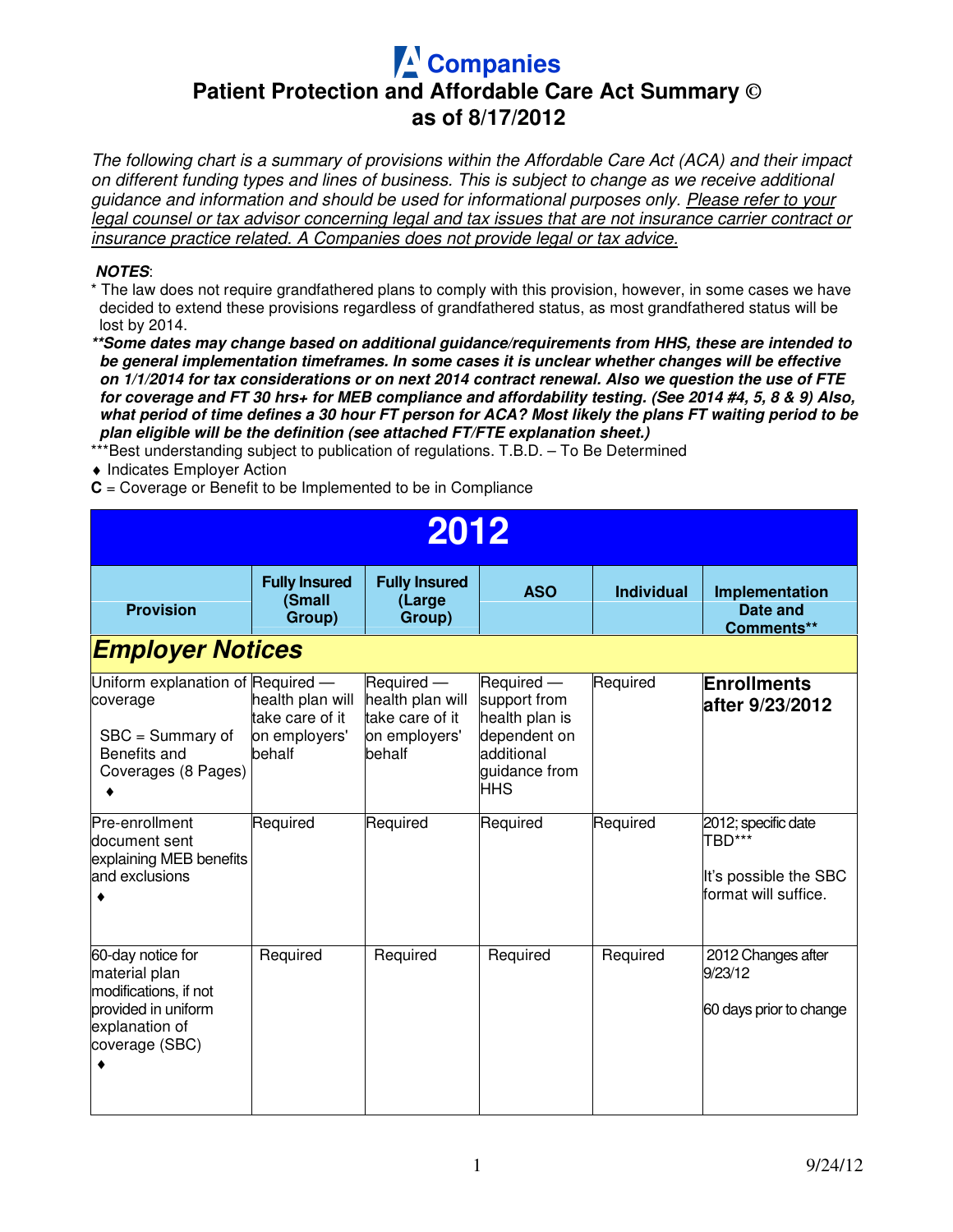| 2012 continued                                                                                                                                                                                                                                                                              |                                                  |                                          |                                      |                   |                                                                                                                                         |  |  |
|---------------------------------------------------------------------------------------------------------------------------------------------------------------------------------------------------------------------------------------------------------------------------------------------|--------------------------------------------------|------------------------------------------|--------------------------------------|-------------------|-----------------------------------------------------------------------------------------------------------------------------------------|--|--|
| <b>Provision</b>                                                                                                                                                                                                                                                                            | <b>Fully Insured</b><br>(Small<br>Group)         | <b>Fully Insured</b><br>(Large<br>Group) | <b>ASO</b>                           | <b>Individual</b> | Implementation<br>Date and<br>Comments**                                                                                                |  |  |
| <b>W-2 Reporting</b>                                                                                                                                                                                                                                                                        |                                                  |                                          |                                      |                   |                                                                                                                                         |  |  |
| Reporting the<br>'aggregate" value of<br>employer- sponsored<br>coverage which is the<br>total value of all ER &<br>EE pre-tax coverage<br>(fulltime covered as<br>vou define them 30<br>$Hrs. +$ ) on W-2s (Total<br>ER & EE pre-tax)<br>- No dental, vision,<br>wellness or HRA<br>value. | Required<br>$<$ 250<br>In 2013 Report<br>in 2014 | Required<br>$250+$                       | Required<br>Large and<br>Small Group | N/A               | 250+ W-2 Report in<br>2013 for 2012 wages<br>(2012 in 2013 is<br>voluntary for <250)<br>Small group report<br>2013 on 2014 W-2's<br>*** |  |  |
| <b>Employer Filing</b>                                                                                                                                                                                                                                                                      |                                                  |                                          |                                      |                   |                                                                                                                                         |  |  |
| Quality Care Filing to<br>HHS                                                                                                                                                                                                                                                               | Required                                         | Required                                 | Required                             | ?                 | $3/1/12$ – No Guidance<br>Provided                                                                                                      |  |  |
| <b>Insurance Company</b>                                                                                                                                                                                                                                                                    |                                                  |                                          |                                      |                   |                                                                                                                                         |  |  |
| Federal MLR Rebates Required<br>lssued                                                                                                                                                                                                                                                      |                                                  | Required                                 | N/A to Trusted<br>or Non-Trusted     | N/A               | 1/1/2012 For fully<br>insured after 9/23/12.                                                                                            |  |  |
| <b>Coverage</b>                                                                                                                                                                                                                                                                             |                                                  |                                          |                                      |                   |                                                                                                                                         |  |  |
| Additional Requirements<br>for Women Preventive<br>Care Services for Plans<br>Dated after 8/1/12 or at<br>renewal<br>$\mathbf c$                                                                                                                                                            | Required                                         | Required                                 | Required                             | Required          | To be used after 8/1/12<br>or on renewal.<br>See Link in 8/22/12<br>Update                                                              |  |  |
| Repealed                                                                                                                                                                                                                                                                                    |                                                  |                                          |                                      |                   |                                                                                                                                         |  |  |
| Automatic<br>enrollment in new<br>long-term care<br>program, with ability<br>for employees to opt<br>out                                                                                                                                                                                    | Required                                         | Required                                 | Required                             | N/A               | TBD*<br><b>REPEALED</b><br>4/15/11                                                                                                      |  |  |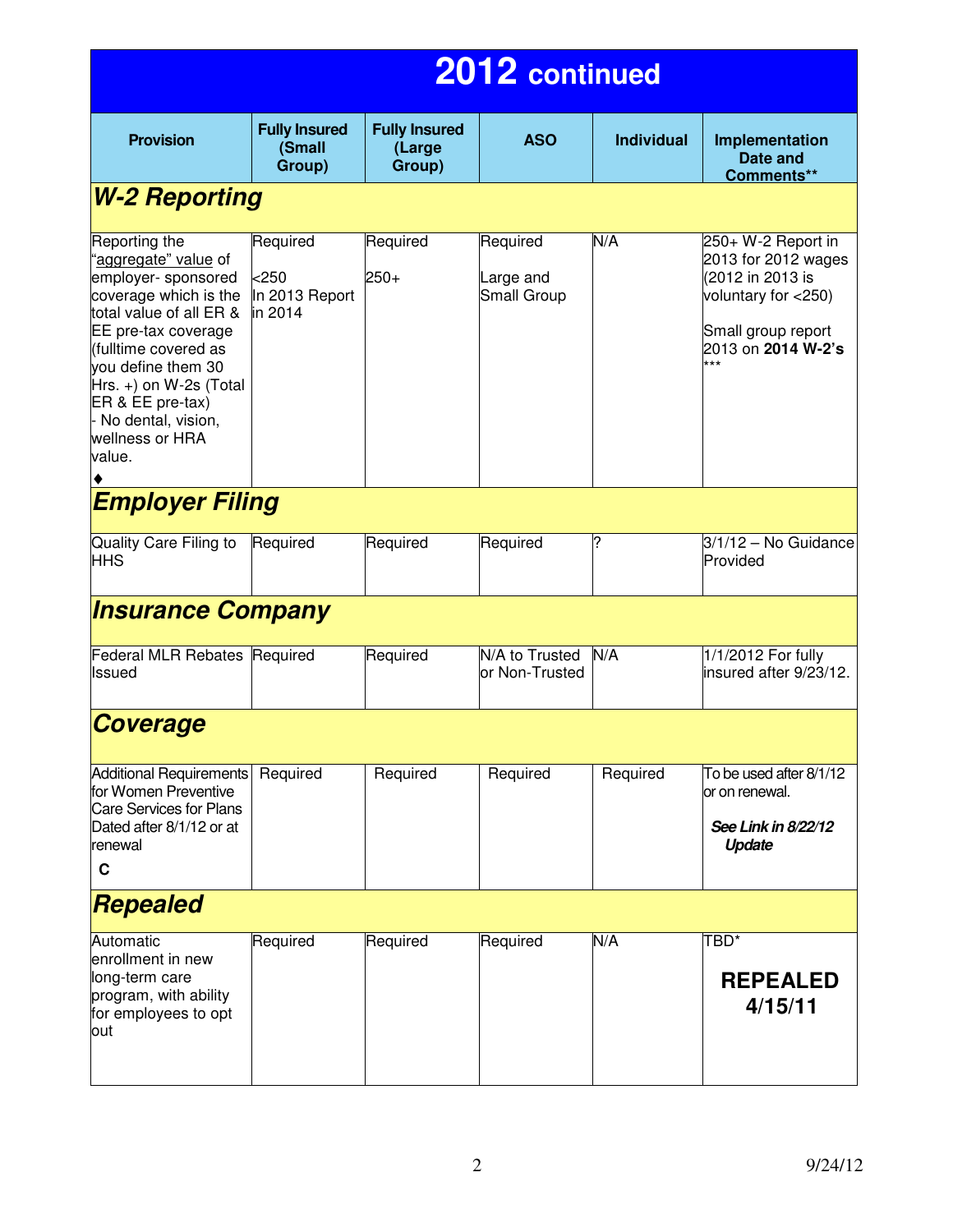| 2013                                                                                                                                                                                                                      |                                                                                 |                                                                                 |                                                                                           |                   |                                                                                                                                                                                                          |  |  |  |  |
|---------------------------------------------------------------------------------------------------------------------------------------------------------------------------------------------------------------------------|---------------------------------------------------------------------------------|---------------------------------------------------------------------------------|-------------------------------------------------------------------------------------------|-------------------|----------------------------------------------------------------------------------------------------------------------------------------------------------------------------------------------------------|--|--|--|--|
| <b>Provision</b>                                                                                                                                                                                                          | <b>Fully Insured</b><br>(Small<br>Group)                                        | <b>Fully Insured</b><br>(Large<br>Group)                                        | <b>ASO</b>                                                                                | <b>Individual</b> | <b>Implementation</b><br>Date and<br>Comments**                                                                                                                                                          |  |  |  |  |
| <b>W-2 Reporting</b>                                                                                                                                                                                                      |                                                                                 |                                                                                 |                                                                                           |                   |                                                                                                                                                                                                          |  |  |  |  |
| W-2 Reports Due in<br>2013 for Groups over<br>250 Employees                                                                                                                                                               | No                                                                              | $250+$<br>Required                                                              | $250+$<br>Required                                                                        | N/A               | 2012 Wages Reported<br>if 250+ Employees in<br>2013 (FT 30 hours or<br>those covered)                                                                                                                    |  |  |  |  |
| <b>Employer Notice</b>                                                                                                                                                                                                    |                                                                                 |                                                                                 |                                                                                           |                   |                                                                                                                                                                                                          |  |  |  |  |
| Employer<br>notification of<br>exchanges options                                                                                                                                                                          | Required                                                                        | Required                                                                        | Required                                                                                  | N/A               | <b>VOUCHERS</b><br><b>REPEALED</b>                                                                                                                                                                       |  |  |  |  |
| available to employees,<br>premium subsidies<br>(and free choice<br>vouchers) 3/1/13 Date                                                                                                                                 |                                                                                 |                                                                                 | Who will do these?<br>It looks like employers.                                            |                   | 4/15/11<br>Compliance<br>by Renewal Date<br>after 3/1/13 or                                                                                                                                              |  |  |  |  |
| * $\bullet$ (Future annually)                                                                                                                                                                                             |                                                                                 |                                                                                 |                                                                                           |                   | by 3/1/13?                                                                                                                                                                                               |  |  |  |  |
| <b>Coverage</b><br><b>FSA contributions</b><br>limited to \$2,500 per<br>year for Medical only<br>premium. Dependent<br>Care is outside the<br>\$2,500.                                                                   | Required                                                                        | Required                                                                        | Required                                                                                  | N/A               | 1/1/13 Effective                                                                                                                                                                                         |  |  |  |  |
| C<br>Minimum Allowable<br>Annual Dollar Limit on<br>MEC or MEB is set at<br>\$2 Million<br>С                                                                                                                              | Required                                                                        | Required                                                                        | Required                                                                                  | Required          | Effective On Plan<br>Renewal Date in 2013                                                                                                                                                                |  |  |  |  |
| Tax                                                                                                                                                                                                                       |                                                                                 |                                                                                 |                                                                                           |                   |                                                                                                                                                                                                          |  |  |  |  |
| Employer will no<br>longer have the tax<br>deduction for<br>supplying Medicare<br><b>Eligible Retirees</b><br><b>Drug Benefits</b><br>(Repeal of 2003<br>Law)                                                             | Required                                                                        | Required                                                                        | Required                                                                                  | N/A               | 1/1/2013                                                                                                                                                                                                 |  |  |  |  |
| Fee for comparative<br>effectiveness<br>research agency for<br>fiscal year 2013,<br>which technically<br>begins October 1,<br>2012 (Insured &<br>ASO)<br>FSA's and self<br>insured plans will<br>also pay the CER<br>Fees | Required -<br>health plan<br>will take care<br>of it on<br>employers'<br>behalf | Required -<br>health plan<br>will take care<br>of it on<br>employers'<br>behalf | Required-<br>employer<br>responsible<br>for<br>determining<br>amount and<br>paying of fee | Required?         | <b>Federal Fee Paid in</b><br>2013 Plan years<br>apply to 10/1/12 to<br>10/1/13 (\$1.00/l/an)<br>10/1/13 to 10/1/14<br>(\$2.00/l/an.)<br>After 10/1/14 to 2018<br>(open)<br>File 7/31/13<br>IRS Form 720 |  |  |  |  |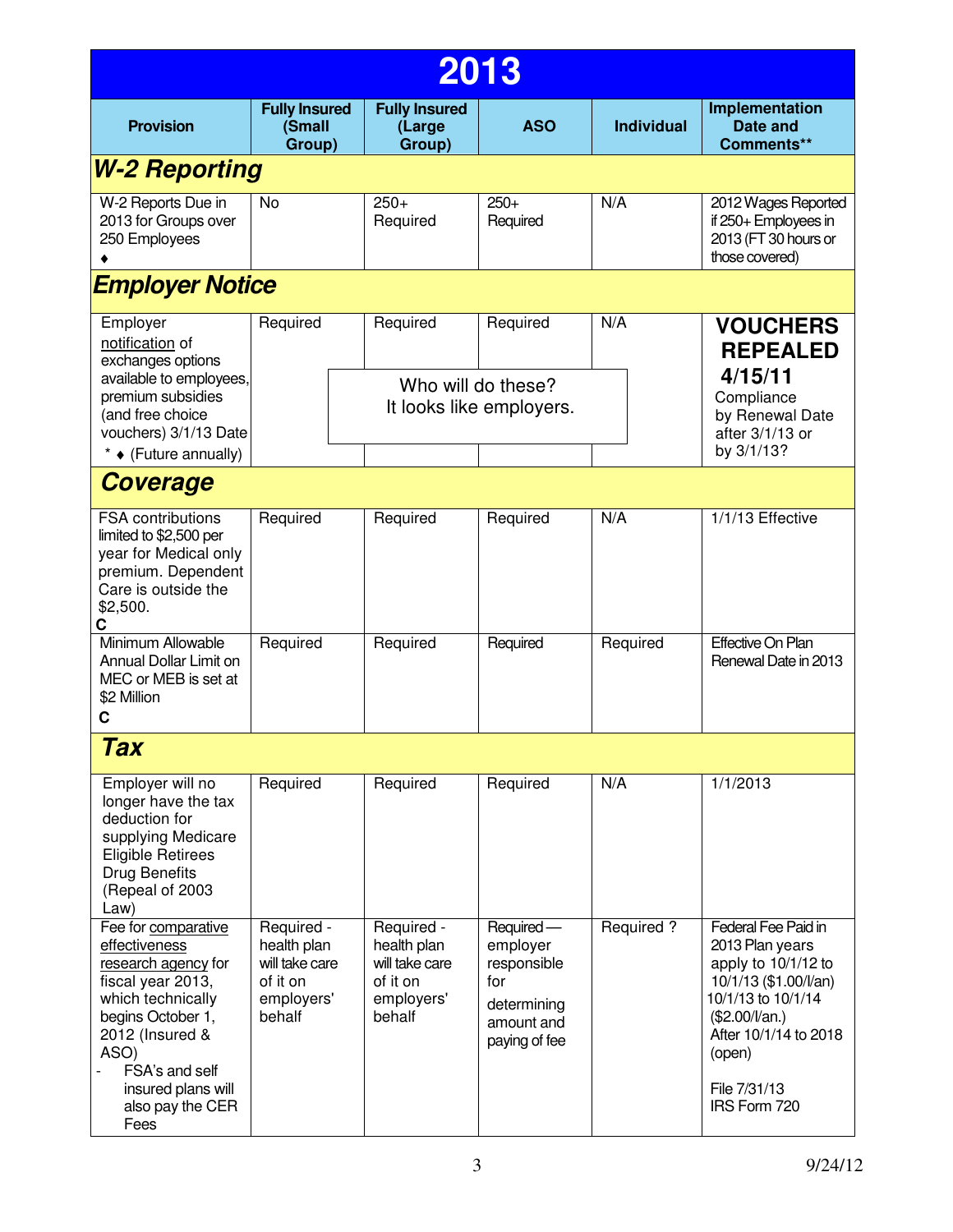|                | 2014                                                                                                                                                                                                                                                                                             |                                                       |                                          |                                                       |                   |                                                          |  |  |  |  |
|----------------|--------------------------------------------------------------------------------------------------------------------------------------------------------------------------------------------------------------------------------------------------------------------------------------------------|-------------------------------------------------------|------------------------------------------|-------------------------------------------------------|-------------------|----------------------------------------------------------|--|--|--|--|
| #              | <b>Provision</b>                                                                                                                                                                                                                                                                                 | <b>Fully Insured</b><br>(Small<br>Group)              | <b>Fully Insured</b><br>(Large<br>Group) | <b>ASO</b>                                            | <b>Individual</b> | Implementation<br>Date**                                 |  |  |  |  |
|                | <b>Coverage</b>                                                                                                                                                                                                                                                                                  |                                                       |                                          |                                                       |                   |                                                          |  |  |  |  |
| 1.             | Large Employer Group<br>requirement to offer<br>minimum essential<br>coverage (50+<br>employees changes to<br>100+) for 30 hours FT<br>employees (see notes)<br>$\bullet$ C<br>(See #8,9 & 10)                                                                                                   | Required -<br>dependent<br>on size of<br>organization | Required                                 | Required -<br>dependent on<br>size of<br>organization | N/A               | 1/1/2014                                                 |  |  |  |  |
| $\overline{2}$ | Ban on Pre-Existing<br>Conditions and<br>Exclusions<br>C                                                                                                                                                                                                                                         | Required                                              | Required                                 | Required                                              | Required          | 1/1/2014<br>Regardless of<br><b>Grandfathered Status</b> |  |  |  |  |
| 3              | Ensure that annual<br>cost-sharing for<br>Minimum Essential<br>health Benefits doesn't<br>exceed the<br>maximum out-of-<br>pocket limits for a<br>high-deductible<br>health plan (HDHP),<br>as defined by Internal<br>Revenue Code (these<br>limits are adjusted for<br>inflation annually)<br>C | Required                                              | N/A                                      | N/A                                                   | Required          | 1/1/2014                                                 |  |  |  |  |
| 4              | 90-day limit on<br>waiting periods for<br>coverage *<br>$\mathbf c$                                                                                                                                                                                                                              | Required                                              | Required                                 | Required                                              | Required          | 1/1/2014                                                 |  |  |  |  |
| 5              | Elimination of any<br>annual dollar limits on<br>coverage of MEC<br>Plan Coverage<br>$\mathbf c$                                                                                                                                                                                                 | Required                                              | Required                                 | Required                                              | Required          | 1/1/2014                                                 |  |  |  |  |
| 6              | Coverage of routine<br>patient costs for<br>clinical trials of life-<br>threatening diseases*<br>C                                                                                                                                                                                               | Required                                              | Required                                 | Required                                              | Required          | 1/1/2014                                                 |  |  |  |  |
| 7              | Guaranteed Issue<br>C                                                                                                                                                                                                                                                                            | Required                                              | Required                                 | N/A                                                   | Required          | 1/1/2014                                                 |  |  |  |  |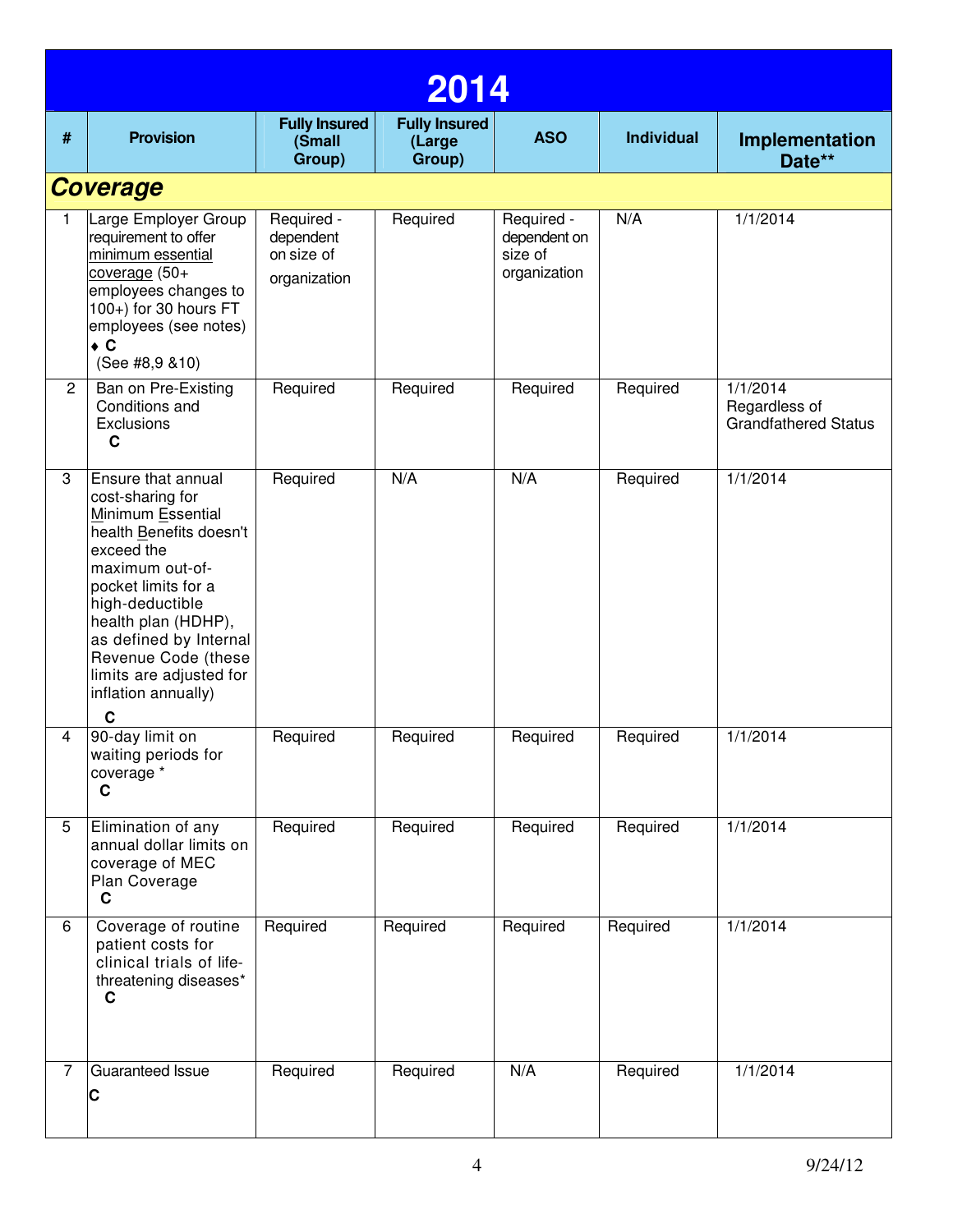|                 | 2014 continued                                                                                                                                                                                                                                                                                     |                                          |                                                       |                                                       |                   |                                                                                                                                                                                                  |  |
|-----------------|----------------------------------------------------------------------------------------------------------------------------------------------------------------------------------------------------------------------------------------------------------------------------------------------------|------------------------------------------|-------------------------------------------------------|-------------------------------------------------------|-------------------|--------------------------------------------------------------------------------------------------------------------------------------------------------------------------------------------------|--|
| #               | <b>Provision</b>                                                                                                                                                                                                                                                                                   | <b>Fully Insured</b><br>(Small<br>Group) | <b>Fully Insured</b><br>(Large<br>Group)              | <b>ASO</b>                                            | <b>Individual</b> | Implementation<br>Date**                                                                                                                                                                         |  |
|                 | <b>Small Groups</b>                                                                                                                                                                                                                                                                                |                                          |                                                       |                                                       |                   |                                                                                                                                                                                                  |  |
| 8               | Small Groups under 50<br>FTE must offer a<br>\$2,000S/\$4,000F Ded.<br>Plan or smaller and are<br>limited in Out of Pocket to<br>the HSA's Maximum Out<br>of Pocket<br>$C$ (See 1, 9 & 10)                                                                                                         | Required                                 | N/A                                                   | N/A (only<br>Insured)                                 | N/A               | 1/1/2014                                                                                                                                                                                         |  |
| 9               | Small group<br>redefined as $1 -$<br>100 FTE (state may<br>defer until 2016)<br>(See 1, 8 & 10)<br>(See Notes)                                                                                                                                                                                     | Required                                 | N/A                                                   | Required<br>depending on<br>size of<br>organization   | N/A               | 1/1/2014<br><b>Conflicting Provision</b><br>defining small groups.<br><b>Effective Upon</b><br>Renewal in 2014.<br>Note: No MEB penalty<br>or affordability tests<br>under 100 Small<br>Group.   |  |
|                 | <b>Large Groups</b>                                                                                                                                                                                                                                                                                |                                          |                                                       |                                                       |                   |                                                                                                                                                                                                  |  |
| 10              | Large Employers of<br>100+ must test for the<br>9.5% Affordability Limit<br>and the 60% Actuarial<br>Value Standard of their<br>plan for 30 hrs FT<br>Employees (see notes)<br>◆ $(See 1, 8 & 9)$                                                                                                  | N/A<br>$(1-100)$                         | Required                                              | Required<br>$100+$                                    | N/A               | $1/1/2014 - \text{Must Test}$<br>Affordability for all<br>Employees to have a<br>Qualified Plan (60%<br>MEB or better)<br>This qualifies<br>employee for income<br>test for Exchange<br>Subsidy. |  |
| 11              | Large Employers of<br>100+ who are offering<br>Qualified Coverage will<br>pay a penalty of<br>\$3,000 for those who<br>qualify for Exchange<br>Subsidy or \$2,000 per<br>employee per year to<br>the Exchange if not<br>covering "substantially"<br>all FTE (whichever is<br>$less)$ $\rightarrow$ | N/A<br>$(1-100)$                         | Required                                              | Required                                              | N/A               | 1/1/2014                                                                                                                                                                                         |  |
| 12 <sub>2</sub> | Large Employers who<br>Offer No Health<br>Coverage pay a penalty<br>of \$2,000 per FTE.                                                                                                                                                                                                            | N/A                                      | Required                                              | Required                                              | N/A               | 1/1/2014                                                                                                                                                                                         |  |
| 13              | Large groups<br>required to auto-<br>enroll employees into<br>health benefits (200+<br>FT employees)<br>C<br>٠                                                                                                                                                                                     | N/A                                      | Required -<br>dependent on<br>size of<br>organization | Required -<br>dependent on<br>size of<br>organization | N/A               | 1/1/2014                                                                                                                                                                                         |  |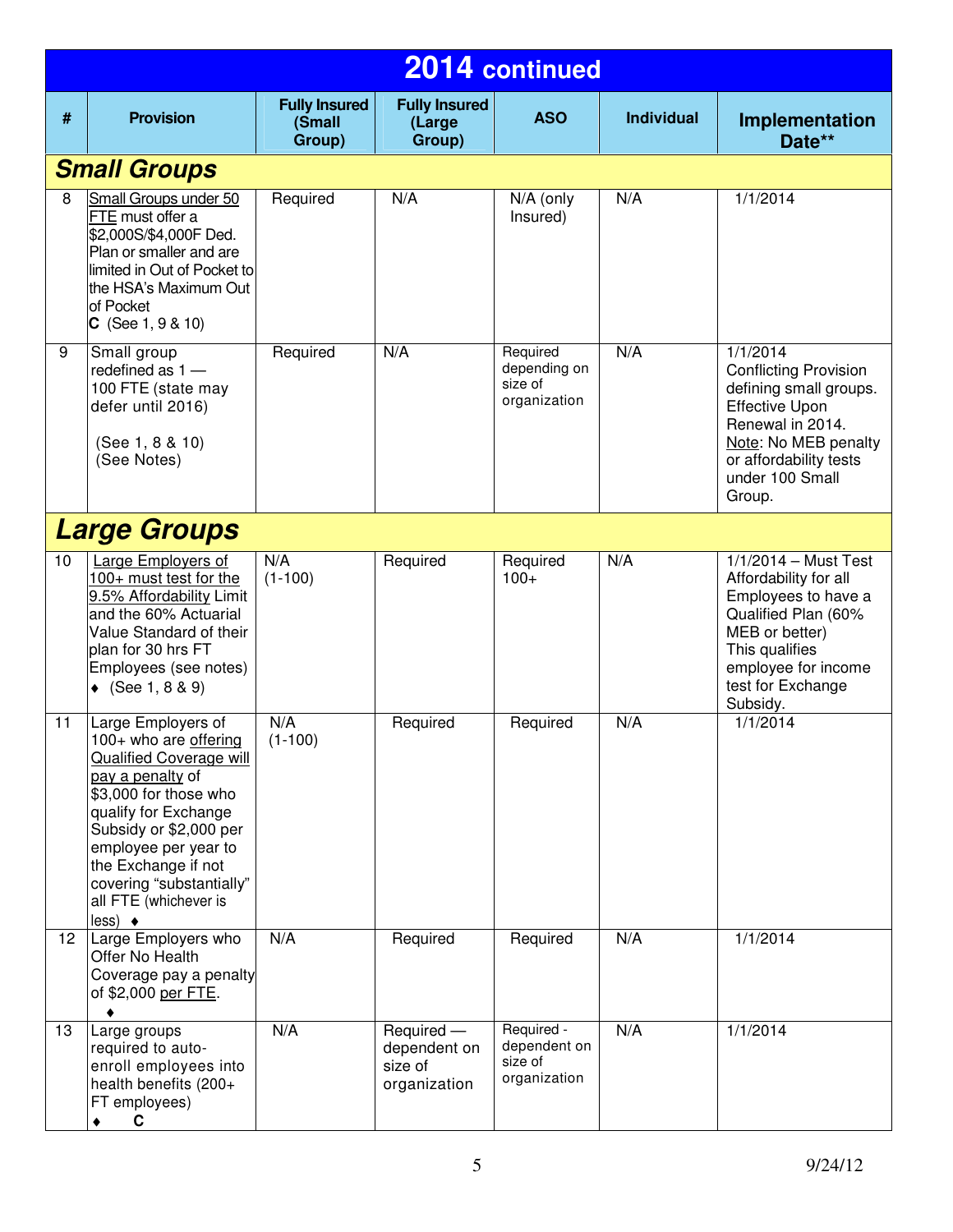| 2014 continued |                                                                                                                                                                                                           |                                          |                                          |                                |                          |                                                                                                                           |  |  |
|----------------|-----------------------------------------------------------------------------------------------------------------------------------------------------------------------------------------------------------|------------------------------------------|------------------------------------------|--------------------------------|--------------------------|---------------------------------------------------------------------------------------------------------------------------|--|--|
| #              | <b>Provision</b>                                                                                                                                                                                          | <b>Fully Insured</b><br>(Small<br>Group) | <b>Fully Insured</b><br>(Large<br>Group) | <b>ASO</b>                     | <b>Individual</b>        | Implementation<br>Date**                                                                                                  |  |  |
|                | Wellness                                                                                                                                                                                                  |                                          |                                          |                                |                          |                                                                                                                           |  |  |
| 14             | <b>HIPAA</b><br>nondiscrimination<br>rules on wellness<br>programs, vary<br>premiums                                                                                                                      | Required                                 | Required                                 | Required                       | N/A                      | $2014***$                                                                                                                 |  |  |
| 15             | 30% incentive * cap for<br>wellness<br>programs/vary<br>premiums (increased<br>from 20%)                                                                                                                  | Required                                 | Required                                 | Required                       | N/A                      | 1/1/2014                                                                                                                  |  |  |
| <b>Tax</b>     |                                                                                                                                                                                                           |                                          |                                          |                                |                          |                                                                                                                           |  |  |
| 16             | New fees on fully<br>insured carriers and<br>self insured plans are<br>temporary reinsurance<br>fees to the state<br>exchange to be given<br>to exchange carriers<br>for taking high risk<br>individuals. | Required                                 | Required                                 | Applicable<br>Temporary        | Required                 | $\sqrt{1/1/2014}$ to $1/1/16$<br>TBD ***<br>(Collect \$25 Billion in<br>3 Years)<br>Range \$60 to<br>\$105/employee/month |  |  |
|                | 17 Health Insurance<br>Plan Tax Paid by<br>Insurer.                                                                                                                                                       | Required                                 | Required                                 | Required                       | $\overline{\phantom{0}}$ | 1/1/2014<br>2014: 2%<br>2015: 3%                                                                                          |  |  |
|                | <b>Rates</b>                                                                                                                                                                                              |                                          |                                          |                                |                          |                                                                                                                           |  |  |
|                | 18 Community Rates" Set- Required<br>Same for all Individuals<br>Insured and Small Group<br>In and Out of the<br>Exchange                                                                                 |                                          | N/A                                      | N/A (Only Required<br>Insured) |                          | $1/1/2014$ ***<br>Need clear<br>definitions                                                                               |  |  |
|                | <b>Exchanges</b>                                                                                                                                                                                          |                                          |                                          |                                |                          |                                                                                                                           |  |  |
|                | 19 Exchanges (State or<br>Private) Effective<br>For Ind. & Small Group<br>Insureds                                                                                                                        | Required<br>Access                       | Required<br>Access to 100+               | Required<br>Access to 100+     | Required<br>Access       | 1/1/2014- Open<br>Market Purchase or<br>Exchange.<br>State by State all<br>Different or Federal.                          |  |  |
|                | <b>Insurance Company</b>                                                                                                                                                                                  |                                          |                                          |                                |                          |                                                                                                                           |  |  |
| 20             | Rating limitations by<br><b>HHS</b><br>$\mathbf c$                                                                                                                                                        | Required                                 | $N/A$ ?                                  | N/A                            | $N/A$ ?                  | 2014***3<br>No Guidance Provided                                                                                          |  |  |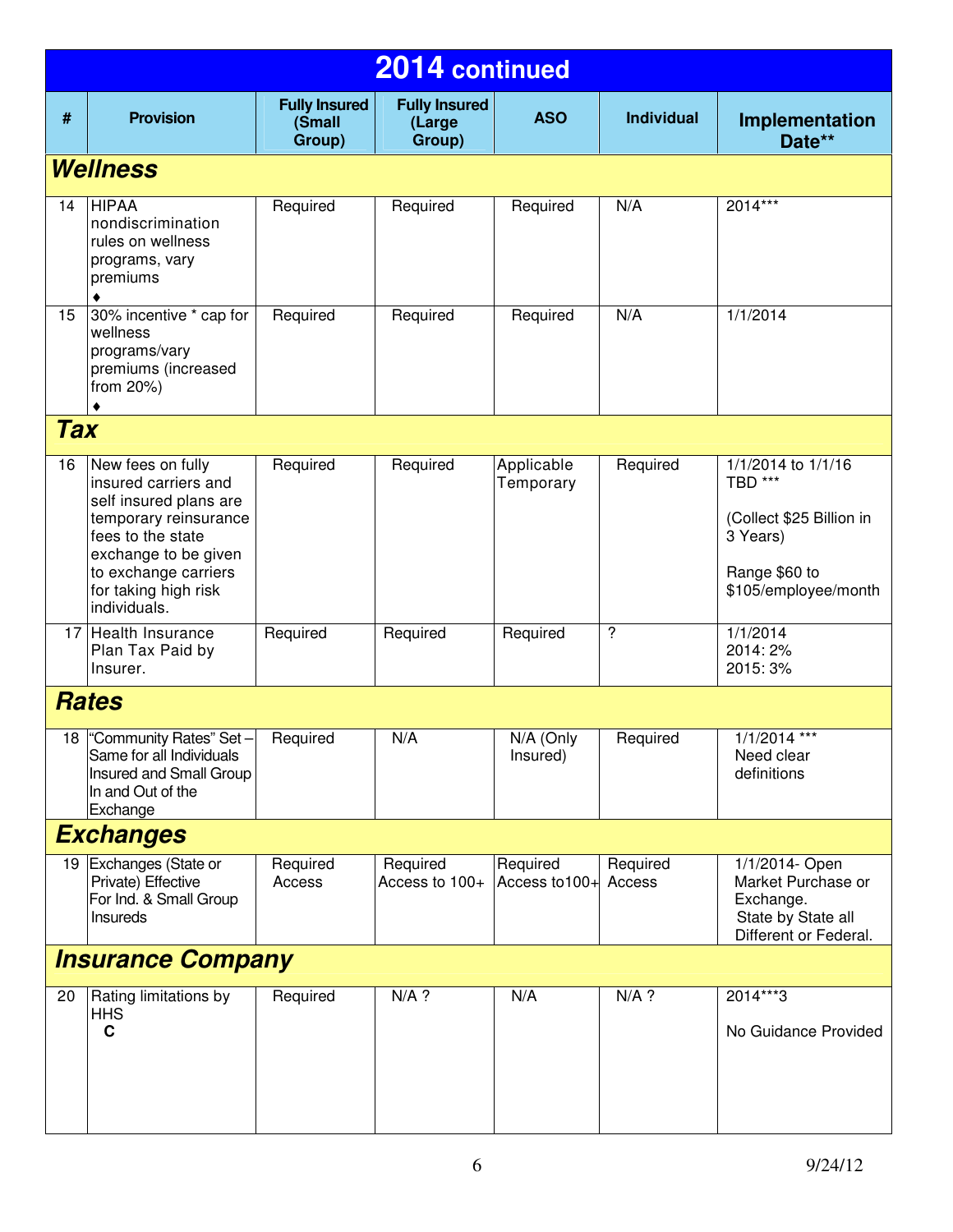|           | 2014 continued                                 |                                          |                                          |            |                   |                                                                              |  |  |  |
|-----------|------------------------------------------------|------------------------------------------|------------------------------------------|------------|-------------------|------------------------------------------------------------------------------|--|--|--|
| #         | <b>Provision</b>                               | <b>Fully Insured</b><br>(Small<br>Group) | <b>Fully Insured</b><br>(Large<br>Group) | <b>ASO</b> | <b>Individual</b> | Implementation<br>Date**                                                     |  |  |  |
|           | <b>Individuals</b>                             |                                          |                                          |            |                   |                                                                              |  |  |  |
| 21        | Individual mandate<br>Enroll or Fined Annually | N/A                                      | N/A                                      | N/A        | Required          | 1/1/2014: 1% or \$95/an.<br>2015: 2% or \$325/an.<br>2016: 2.5% or \$695/an. |  |  |  |
|           | <b>Repealed</b>                                |                                          |                                          |            |                   |                                                                              |  |  |  |
| 22        | Free choice voucher<br>required to be provided | Required                                 | Required                                 | Required   | N/A               | $201\overline{4***}$                                                         |  |  |  |
|           | to qualifying<br>employees by<br>employers     |                                          |                                          |            |                   | <b>REPEALED</b><br>4/15/11                                                   |  |  |  |
| 2015-2016 |                                                |                                          |                                          |            |                   |                                                                              |  |  |  |
|           | <b>No New Provisions</b>                       |                                          |                                          |            |                   |                                                                              |  |  |  |